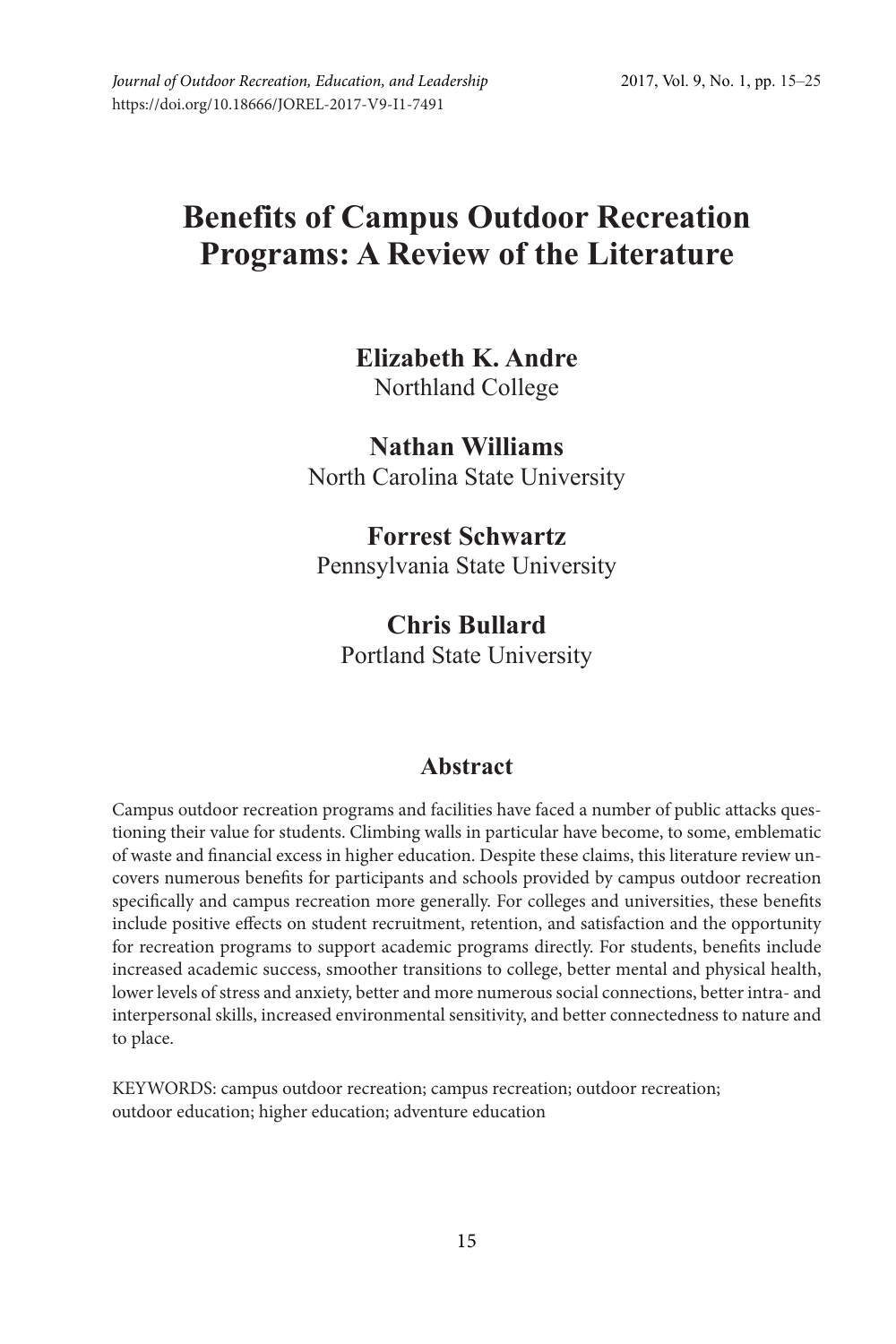Politicians, news media, and books have been saturated with criticisms of perceived excessive spending on college and university amenities (Arum & Roksa, 2011; Blumenstyk, 2012; Brandon, 2010; Friel, 2003; Hacker & Dreifus, 2010; Martin, 2012; Schuman, 2013; Scott, 2012; U.S. Department of Education, 2006; Woodhouse, 2015). These critics have often singled out specific campus resources, such as college climbing walls or other campus outdoor recreation programs (Brandon, 2010; Martin, 2012). Perhaps the peak of this trend was when one politician commented, "What the hell do you need a rock climbing wall for? Tell the kids at [University of New Hampshire], 'Go outside and climb those rocks.'" (Casimiro, 2015, para. 3). Despite these vocal critiques, this paper will demonstrate that campus outdoor recreation offers numerous benefits, not only for student participants, but also for colleges and universities as organizations.

Before investigating outcomes of these programs, we will define the scope of campus outdoor recreation as any outdoor recreation activities sponsored by a college, university, or associated auxiliary unit. This includes academic or nonacademic programs and includes recreational activities that approximate outdoor settings (e.g., climbing walls or kayaking in pools) but do not take place in the outdoors. These types of programs may be housed organizationally within campus recreation departments, but may also be associated with student organizations, residential communities, or student leadership programs (Speelman & Wagstaff, 2015).

Because of the often intertwined nature of campus outdoor recreation and campus recreation departments, it is important to mention briefly the history and context of campus recreation departments. The first campus recreation departments were formed at the beginning of the 20th century and often included aquatics programs, intramural programs, sport clubs, fitness, camps, adaptive programming, and personal training, in addition to outdoor recreation (McFadden & Stenta, 2015). The availability of campus recreation is an important factor for students in choosing which school to attend and in deciding whether, once enrolled, they will remain enrolled (Haines, 2001). Nationally, students rate campus recreation programs as equally important to their satisfaction and success as housing, food options, and internship opportunities (National Intramural–Recreational Sports Association, 2004). Providing "extraordinary experiences," such as those associated with outdoor adventure, can provide organizations, including universities, a competitive advantage in the marketplace (Jefferies & Lepp, 2012, p. 37).

Because of the diverse nature of these departments and programs, it is difficult to make generalizations about them. This paper casts a wide net and includes some studies that are general to campus recreation as a whole and notes instances for which more research is needed into campus outdoor recreation specifically. For this broad approach, in this paper we will answer the research question, what are the potential benefits of campus outdoor recreation programs? These benefits extend beyond student recruitment, retention, and satisfaction. Campus outdoor recreation programs also provide students with benefits in the realms of mental and physical health and wellness, prosocial connection and interpersonal skills, pro-environmental attitudes, academic success, employment opportunities, and other transferable skills.

#### **Method**

In response to these public attacks questioning the value of campus outdoor recreation programs and facilities, the Association of Outdoor Recreation and Education (AORE) formed a working group, the Campus Outdoor Recreation Assessment and Accountability (CORAA) task force. This task force was charged with developing effective assessment and advocacy tools to support its member programs. The first step in this process was to query AORE members (who are largely professional staff and students of college and university outdoor recreation programs) to ascertain what types of support the AORE could provide for them as they advocate for their programs. Through an online survey, members requested a literature review summarizing the benefits of campus outdoor recreation, for individual participants and for colleges, universities, and associated auxiliary departments that house these programs.

*Journal of Outdoor Recreation, Education, and Leadership*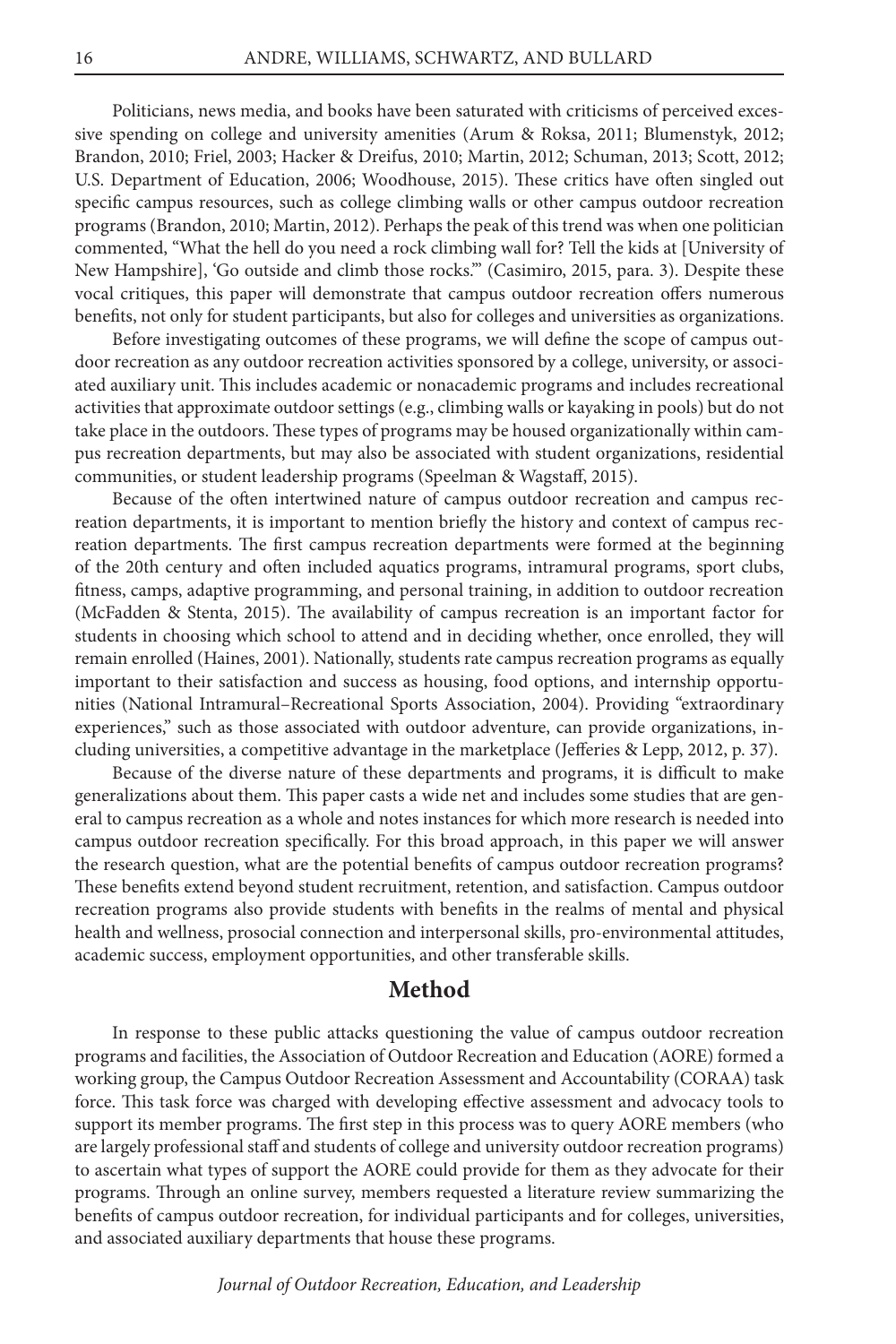Based on a search of the literature using search terms such as *campus outdoor recreation outcomes,* the CORAA working group identified four categories of outdoor recreation benefits relevant to higher education: academic, health and wellness, transferable skills, and environmental awareness. The working group then searched for articles using associated search terms in aggregate academic search engines, including Ebsco, Web of Science, and Google Scholar. This resulted in 161 articles to be reviewed. After the working group read these articles, the category of prosocial connection and interpersonal skills was added, in addition to expanding the academic category to include employment and transferable skills.

This investigation yielded a number of research studies that were tangentially related to campus outdoor recreation, but few which addressed campus outdoor recreation specifically.

#### **Health and Wellness Outcomes**

Transitioning to and navigating through college can be a stressful time for students. Balancing classes, work, social, and family responsibilities pulls students in many directions. Recreation, especially when it takes place outdoors, can reduce that stress (Clark & Anderson, 2011; Kanters, Bristol, & Attarian, 2002; Mann & Leahy, 2010). Recreation experiences in wild and natural areas provide participants with health benefits that are distinct from those experienced through recreation in built environments. For example, exercising in natural areas improves psychological well-being by enhancing mood and self-esteem and by reducing feelings of anger, confusion, anxiety, depression, arousal, stress, and tension to a degree that is significantly greater than what would accrue from the same amount of exercise in a built environment (Aspinall, Mavros, Coyne, & Roe, 2013; Barton, Hine, & Pretty, 2009, as cited in Louv, 2011, p. 59; Bodin & Hartig, 2003).

Participants in outdoor experiential programs have reported personal calming and solitude (Hlansy, 2000) and increased self-esteem (Barton, Bragg, Pretty, Roberts, & Wood, 2016). Participants in college outdoor orientation programs have demonstrated increased emotional autonomy and purpose (Vlamis, Bell, & Gass, 2011), and students in an extended outdoor adventure education degree curriculum have shown increased hardiness, a psychological construct that describes the ability to turn stressful events into growth-inducing, rather than debilitating, experiences (Sheard & Golby, 2006). Female participants in outdoor adventure programming have also shown increased resiliency, which appears to persist over time (Beightol, Jevertson, Carter, Gray, & Gass, 2012; Overholt & Ewert, 2015; Whittington, Aspelmeier, & Budbill, 2016).

In addition to the mental health benefits, numerous physical benefits come from participation in physically active recreational activities. Regular physical activity helps control weight; reduces the risk of numerous diseases; and strengthens bones, muscles, and joints (U.S. Department of Health and Human Services, 2008). Involvement in recreational sports during college is a significant predictor of the importance students place on fitness activities after graduation (Forrester, Arterberry, & Barcelona, 2006).

#### **Prosocial Connection and Interpersonal Skills**

Outdoor recreation has been shown to have a positive effect on participants' levels of social support (Clark & Anderson, 2011; Kanters et al., 2002; Mann & Leahy, 2010). Involved students have more friends, more people on campus with whom they would feel comfortable sharing an emotional secret (Austin, Martin, Mittelstaedt, Schanning, & Ogle, 2009), and reduced levels of social anxiety (Ozen, 2015). Participants in campus-organized outdoor trips experienced an increased sense of community, and trip alumni reported maintaining lifelong friendships with participants in their university outdoor trips (Breuning, O'Connell, Todd, Anderson, & Young, 2010).

Outdoor orientation programs, wilderness trips that students engage in before they start fall classes, provide an intense experience that encourages students to bond and create supportive re-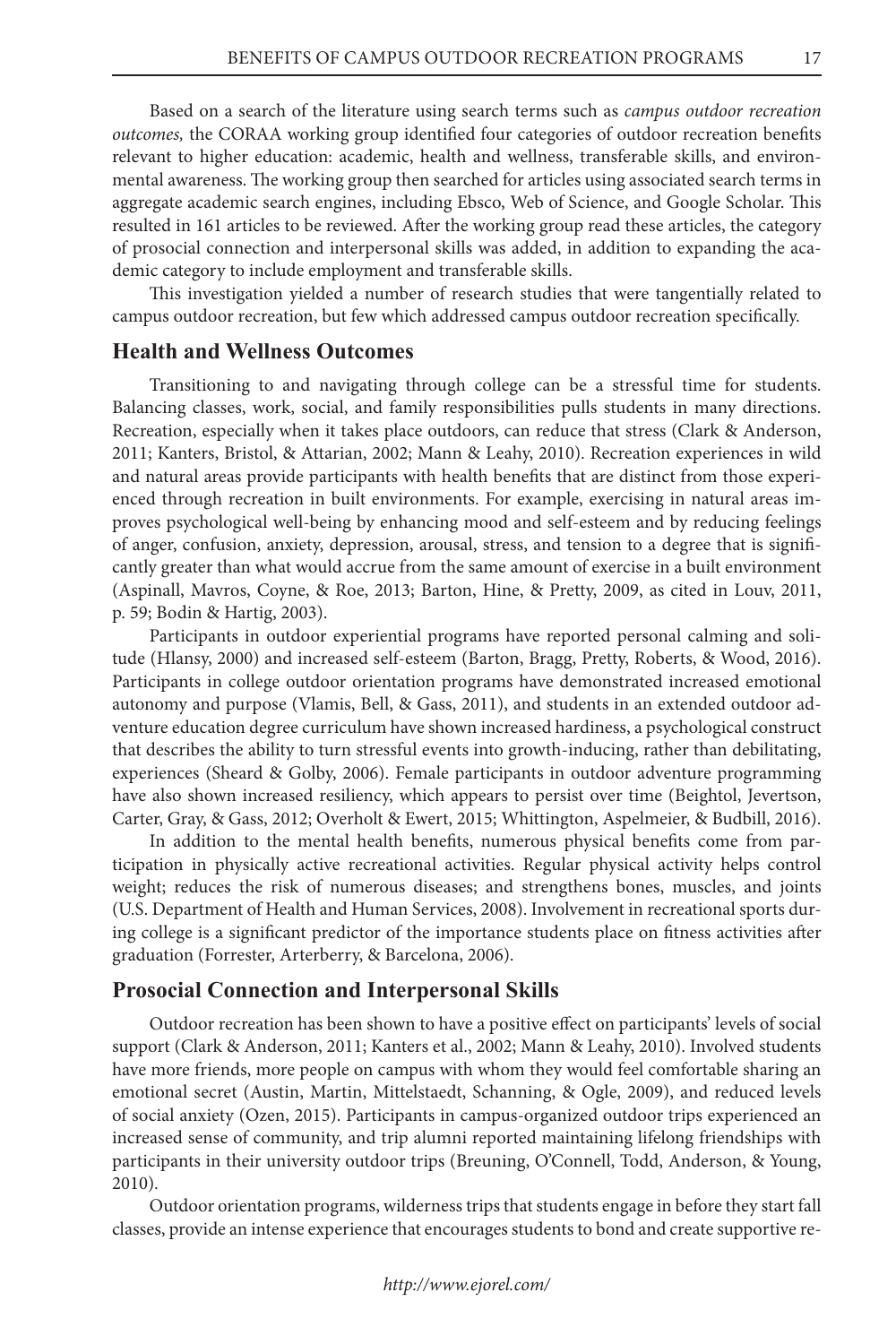lationships (Austin et al., 2009; Bell, 2006, 2012; Bell, Gass, Nafziger, & Starbuck, 2014; Frauman & Waryold, 2009; Howard, O'Connell, & Lathrop, 2016; Wolfe & Kay, 2011). Participants also feel more committed to their university and experience a smoother transition to university life (Howard et al., 2016; Lien & Goldenberg, 2012; Wolfe & Kay, 2011). These experiences result in not only higher levels of social engagement, but also more reflection and a higher sense of life purpose (Bailey & Kang, 2015). In a longitudinal study, Gass, Garvey, and Sugerman (2003) reported that 17 years after an outdoor orientation trip, students continued to feel the positive effects of this experience.

Recreation experiences often have benefits for specific subgroups within the university. For example, when college student organizations participate in challenge course experiences, the members experience gains in group effectiveness, group cohesion, and personal effectiveness within the group (Hatch & McCarthy, 2005). Outdoor adventure–based orientation trips have been shown to help university athletic teams replace a culture of hazing ceremonies for induction of first year athletes with a more cooperative, egalitarian, and inclusive model that contributes to long-lasting improvements in team cohesion and functioning (Johnson & Chin, 2016). All-female trips often help participants feel more comfortable sharing ideas, feel more empowered to make decisions and take action, and have an increased perception of their capabilities and power (Mitten, 1992). Experiences developed with and for Indigenous youth may yield an increased sense of connection with creation and with self (Ritchie et al., 2015).

Campus outdoor recreation programs may also be an avenue for universities to explore more transformational visions of nondiscrimination and inclusion. Recreation programs have expertise in adaptive recreation, universal design, and facilitating inclusive groups. They can be models for further challenging the "hegemonic discourses that have been used to justify inequality and oppression along the axes of race, class, gender, and sexuality" (Promis, Erevelles, & Matthews, 2001, p. 49). One example is the DIVE (Diversity and Inclusion adVenture Experience) program at North Carolina State University in which students, within the format of a 9-day sea kayaking expedition, discuss issues of social justice on campus and in the broader societal context (NC State University, University Recreation, n.d.).

#### **Environmental Outcomes**

Schools with campus outdoor recreation programs that include outdoor trips in wild or natural areas can support schools' environmentally focused goals. Many colleges and universities are incorporating environmental aspects into their missions and intended learning outcomes, but are having difficulty achieving these environmental goals. It is difficult to design a solely classroom-based curriculum that produces students who engage in pro-environmental behaviors because, although classroom-based education tends to focus on cognitive outcomes, responsible environmental behavior is highly correlated with students' affective and emotional connections to the natural world. Pro-environmental behavior has been shown to correlate with a person's feelings of connectedness to nature (Mayer & Frantz, 2004), level of environmental sensitivity (Hungerford & Volk, 1990), emotional affinity toward nature (Hinds & Sparks, 2008; Kals, Schumacher, & Montada, 1999), and place identity (Vaske & Kobrin, 2001).

These affective outcomes are most effectively developed through direct contact with and experiences in the natural world rather than in a classroom (Chawla, 1999; Eisenhauer, Krannich, & Blahna, 2000; Kals et al., 1999; Palmer, 1993; Sivek, 2002). It is no surprise then that participation in outdoor recreation activities is positively associated with pro-environmental behaviors (Theodori, Luloff, & Willits, 1998), especially when the outdoor recreation activity is nonmotorized and appreciative of the outdoor environment (Teisl & O'Brien, 2003; Thapa & Graefe, 2003). Because society is experiencing a "fundamental and pervasive" shift away from nature-based recreation (Pergams & Zaradic, 2008), it cannot be assumed that university students will develop these affective environmental connections on their own.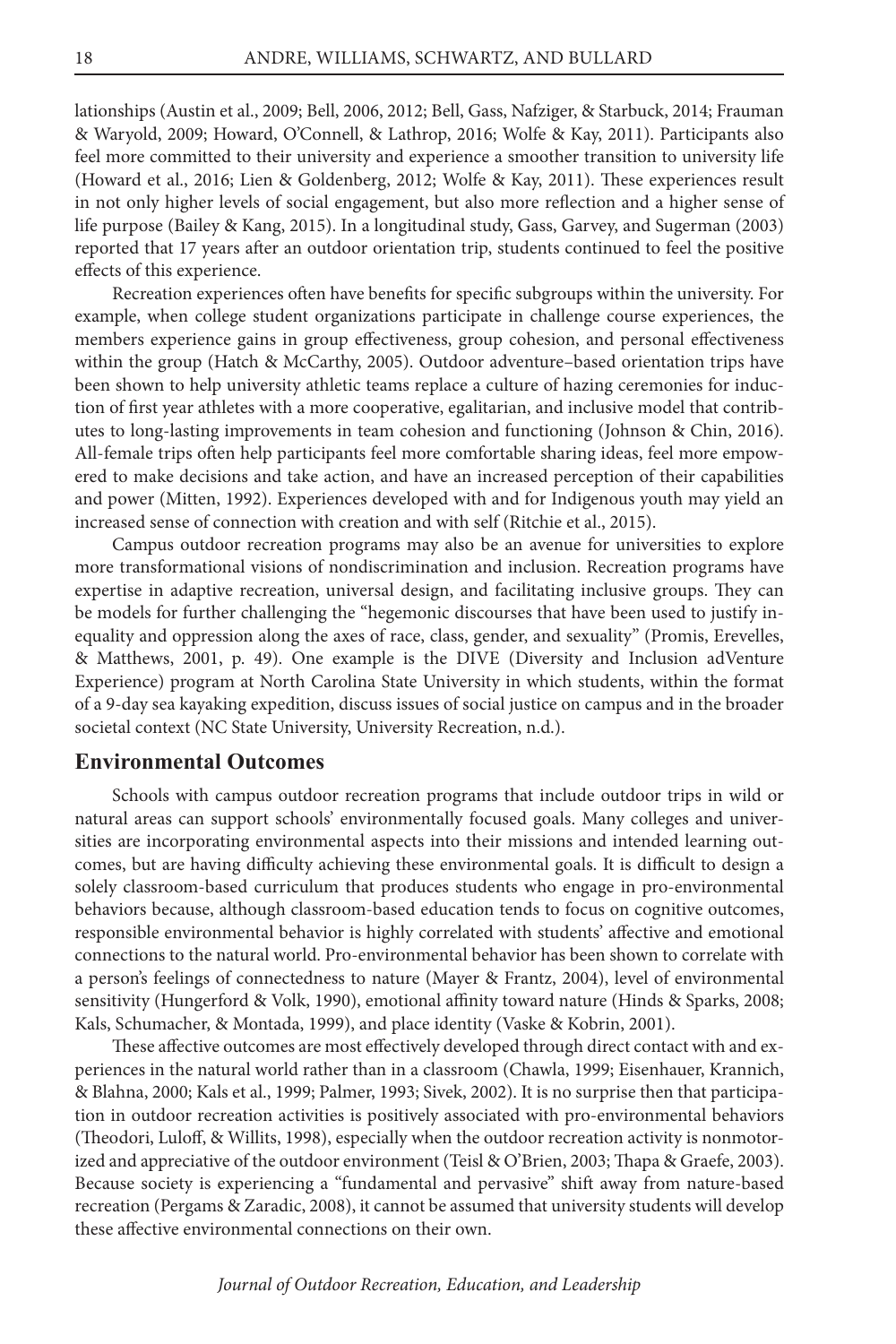Campus outdoor recreation programs, especially those that include both extended outdoor trips in wild or natural areas and frequent opportunities for exposure to nature, provide opportunities for participants to develop the affective outcomes needed to complement the cognitive outcomes of the school's formal environmental curriculum. Research shows that both frequent and extended outdoor experiences have led to increased feelings of affinity toward nature (Kals et al., 1999) and that outdoor and environmental education experiences of a sufficient length influence participants' feelings toward the environment (Rickinson, 2001; Zelezny, 1999) and connectedness to nature (Barton et al., 2016). University outdoor orientation trips specifically have been shown to increase place identity (Austin et al., 2009), which correlates with pro-environmental behavior.

#### **Academic and Employment Outcomes**

Participation in campus recreation helps students relieve academic stress (Kanters et al., 2002; Ragheb & McKinney, 1993) and correlates strongly with academic success and student retention (Bailey & Kang, 2015; Gibbison, Henry, & Perkins-Brown, 2011; Haines, 2001). Participation in recreation can positively affects students' overall experience at a university (Bobilya & Akey, 2002), and outdoor orientation programs can help students develop appropriate educational plans (Vlamis et al., 2011).

Outdoor adventure education experiences improve students' ability to work with others in academic settings. Improvements can be seen in students' perceived group-work skills, the functioning of existing student work groups, attitudes and confidence toward group work, and the cooperative and social environment within higher education (Cooley, Burns, & Cumming, 2014). Outdoor adventure education experiences can also help participants shift their perception toward viewing learning as fun and toward understanding that the best learning involves initiative by the learner (Sibthorp et al., 2015). Students who participate in an outdoor adventure–based first year seminar course showed significantly higher learning outcomes than those who participated in an indoor classroom-based course. The adventure-based first year seminar led to higher scores by fostering trust among student participants, thereby leading to more in-depth personal discussions about curricular topics (Bell & Holmes, 2011).

Campus outdoor programs can also work directly with academic programs to help them meet their learning objectives. Adventure education components, such as high and low ropes courses, when paired with university learning communities, increase students' in-class learning by developing a support network for academic learning and enhancing connections with other students, faculty, and the university, as well as by promoting self-learning and helping students develop transferable skills (Bobilya & Akey, 2002; Schimmel, Daniels, Wassif, & Jacobs, 2016). A specific example of this type of collaboration is the wilderness adventure programs offered to engineering students at the Massachusetts Institute of Technology (MIT) and the Singapore University of Technology and Design (SUTD). These programs help introduce SUTD students to the culture of MIT, help students develop leadership skills, and increase their understanding of engineering science and design thinking (Saulnier, Ahn, Bagiati, & Brisson, 2015). In an example of a longer duration program, Humboldt State University (n.d.) offers Klamath Connection. This yearlong experience engages students with education focused on the Klamath River, including periodic field trips to the river and a multiday summer immersion trip.

Many campuses provide students the opportunity to take leadership roles within a campus outdoor recreation program, including serving on steering committees, leading trips, and planning events. This leadership experience may make students more employable after graduation. Students who develop recreation skills may also find careers after graduation in the outdoor recreation profession, which employs 6.1 million Americans (Outdoor Industry Association, 2012). Furthermore, graduates in recreation-related fields have employment levels that compete favorably with graduates in other fields (Carnevale, Cheah, & Strohl, 2012).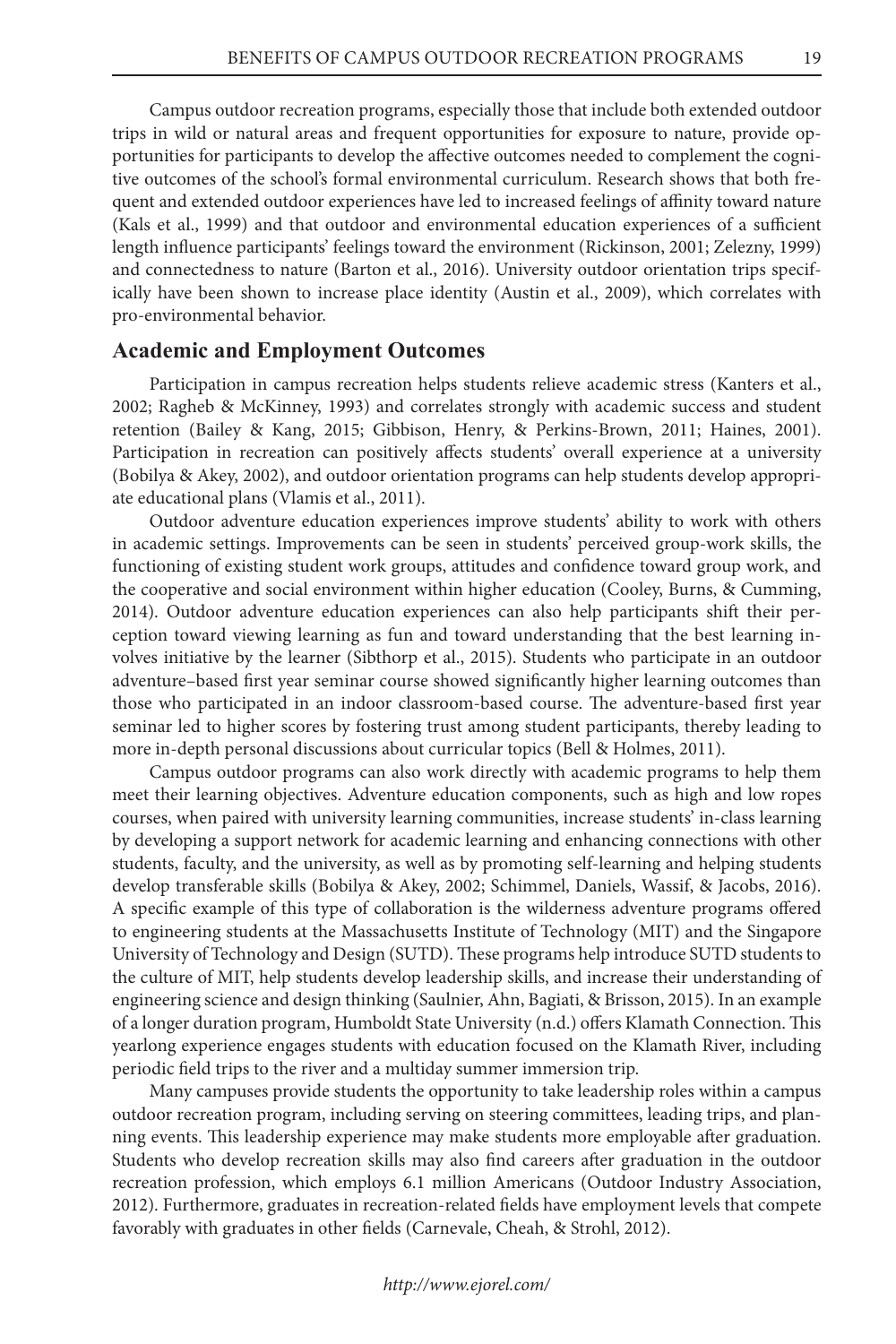#### **Transferable Skills**

In addition to the aforementioned benefits of campus outdoor recreation programs, the literature speaks to a category of participation benefits referred to as "transferable skills." Transferable skills can be thought of as skills learned during an outdoor experience that have direct applicability in settings beyond the outdoor arena.

Life effectiveness has been defined as the cognitive, emotional, and behavioral aspects of human functioning, which determine a person's ability or effectiveness in responding to life situations (Neill, Marsh, & Richards, 2003). Participants in outdoor recreation experiences, including short 1-day challenge course experiences, have demonstrated significant increases in life effectiveness scores. Moreover, many participants have experienced further gains over time in the dimensions of time management, intellectual flexibility, task leadership, emotional control, and achievement motivation (Flood, Gardner, & Cooper, 2009; Frauman & Waryold, 2009; McLeod & Allen-Craig, 2007).

With increased life effectiveness comes a stronger belief in oneself and one's ability to complete complex tasks. Paxton and McAvoy (1998) examined the effects of an outdoor adventure program on participants' self-efficacy and found gains immediately after the experience and an increase in all scales 6 months after. Similarly, Garst, Scheider, and Baker (2001) found increases in participant self-perception immediately after and 4 months following an outdoor adventure program. In a summary of meta-analyses of the effects of outdoor education experiences, Neill and Richards (1998) found significant and long-lasting effects on positive self-concept, self-confidence, and locus of control. Outdoor recreation participants are learning valuable life skills and the effects are lasting.

#### **Discussion and Limitations**

The existing literature shows numerous benefits from campus outdoor recreation programs, but there are weaknesses and gaps in the research. We started with a focus on campus outdoor recreation, but soon realized there were not enough studies addressing campus outdoor recreation specifically. We, therefore, widened our search to include studies of campus recreation programs more broadly defined. There are numerous benefits that are common to general campus recreation programs and outdoor recreation programs, but without more studies on campus outdoor recreation programs specifically, the benefits of campus outdoor recreation programs cannot be adequately established.

Furthermore, much of the research that exists on campus outdoor recreation programs documents the existence of benefits, but more needs to be done to document the extent of these benefits and to compare the degree of benefit gained with those benefits gained from other types of campus programming. Providing quantification of these benefits, especially as compared with benefits gained from other campus facilities and programs, will aid campus administrators in deciding how to allocate resources.

Research areas of strategic importance to campus outdoor recreation programs and to the outdoor profession more broadly have been identified by the AORE, through a process of polling its membership to determine what research would be most needed. These research areas include benefits for student recruitment and retention, return on financial investment, contributions to student wellness and academic success, the role of outdoor programs in developing pro-environmental attitudes and behaviors, outcomes related to leadership skills and judgment, and the promotion of diversity and inclusion. Additional research is needed to examine these questions as they relate to campus outdoor recreation programs broadly and to more specific aspects of campus outdoor recreation programs, including climbing walls, challenge courses, outdoor orientation programs, and recreation programming that supports academic courses (AORE, 2015).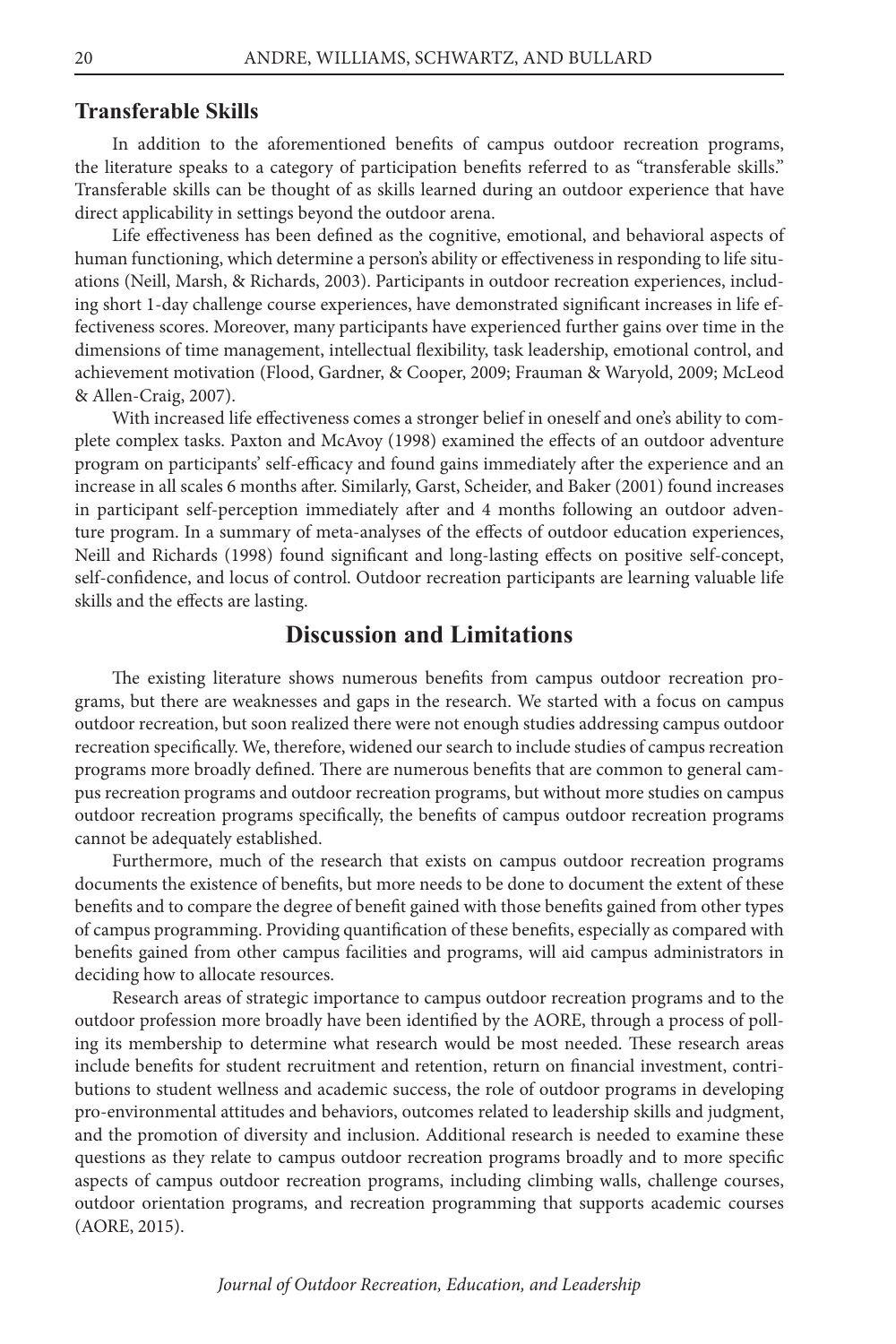Althought is paper was focused on benefits of campus outdoor recreation, we did not examine the alleged contribution of climbing walls and campus recreation facilities to rising tuition costs. Clearly, however, anyone who wishes to counter the rhetoric that assigns the blame for rising tuition on campus recreation facilities will need to understand the factors driving increases in tuition. We recommend starting with a report from the American Institutes for Research, which concludes that "climbing walls are easy targets, maybe even fair game, but they aren't what's behind the rising price of college" (Kirshstein & Kadamus, 2012, p. 4).

#### **Conclusion**

As public rhetoric continues to frame campus outdoor recreation programs and facilities as symbolic of waste and excess in higher education, directors of campus outdoor recreation programs will need to be able to communicate the value of their programs to school administration, political decision makers, the media, and their constituents. Research on financial return on investment will also help administrators decide how to prioritize resources. Existing research documents the benefits for the schools and for the participants. These benefits extend beyond the typically cited improvements in recruitment, retention, physical fitness, and social connection, to include increased academic success, leadership and group skills, environmental connection, employment opportunities, increased life effectiveness, and other transferable skills. Campus outdoor recreation programs can also directly support academic programs in achieving learning objectives, especially ones related to the environment and to diversity and inclusion.

Although the existing research establishes numerous benefits of campus outdoor recreation programming and facilities, more needs to be done to quantify the extent of the benefits, especially as they compare with the benefits gained from other types of campus facilities and programming.

#### **References**

- Arum, R., & Roksa, J. (2011). *Academically adrift: Limited learning on college campuses.* Chicago, IL: University of Chicago Press.
- Aspinall, P., Mavros, P., Coyne, R., & Roe, J. (2013). The urban brain: Analyzing outdoor physical activity with mobile EEG. *British Journal of Sports Medicine, 49,* 272–276. https://doi. org/10.1136/bjsports-2012-091877
- Association of Outdoor Recreation and Education. (2015). *Research agenda*. Ann Arbor, Michigan: Author.
- Austin, M. L., Martin, B., Mittelstaedt, R., Schanning, K., & Ogle, D. (2009). Outdoor orientation program effects: Sense of place and social benefits. *Journal of Experiential Education, 31,*  435–439.
- Bailey, A. W., & Kang, H.-K. (2015). Modeling the impact of wilderness orientations on first-year academic success and life purpose. *Journal of Adventure Education and Outdoor Learning, 15,* 209–233. https://doi.org/10.1080/14729679.2014.949809
- Barton, J., Bragg, R., Pretty, J., Roberts, J., & Wood, C. (2016). The wilderness expedition: An effective life course intervention to improve young people's well-being and connectedness to nature. *Journal of Experiential Education, 39,* 59–72. https://doi. org/10.1177/1053825915626933
- Beightol, J., Jevertson, J., Carter, S., Gray, S., & Gass, M. (2012). Adventure education and resilience enhancement. *Journal of Experiential Education, 35,* 307–325.
- Bell, B. J. (2006). Wilderness orientation: Exploring the relationship between college preorientation programs and social support. *Journal of Experiential Education, 29,* 145–167. https://doi.org/10.1177/105382590602900206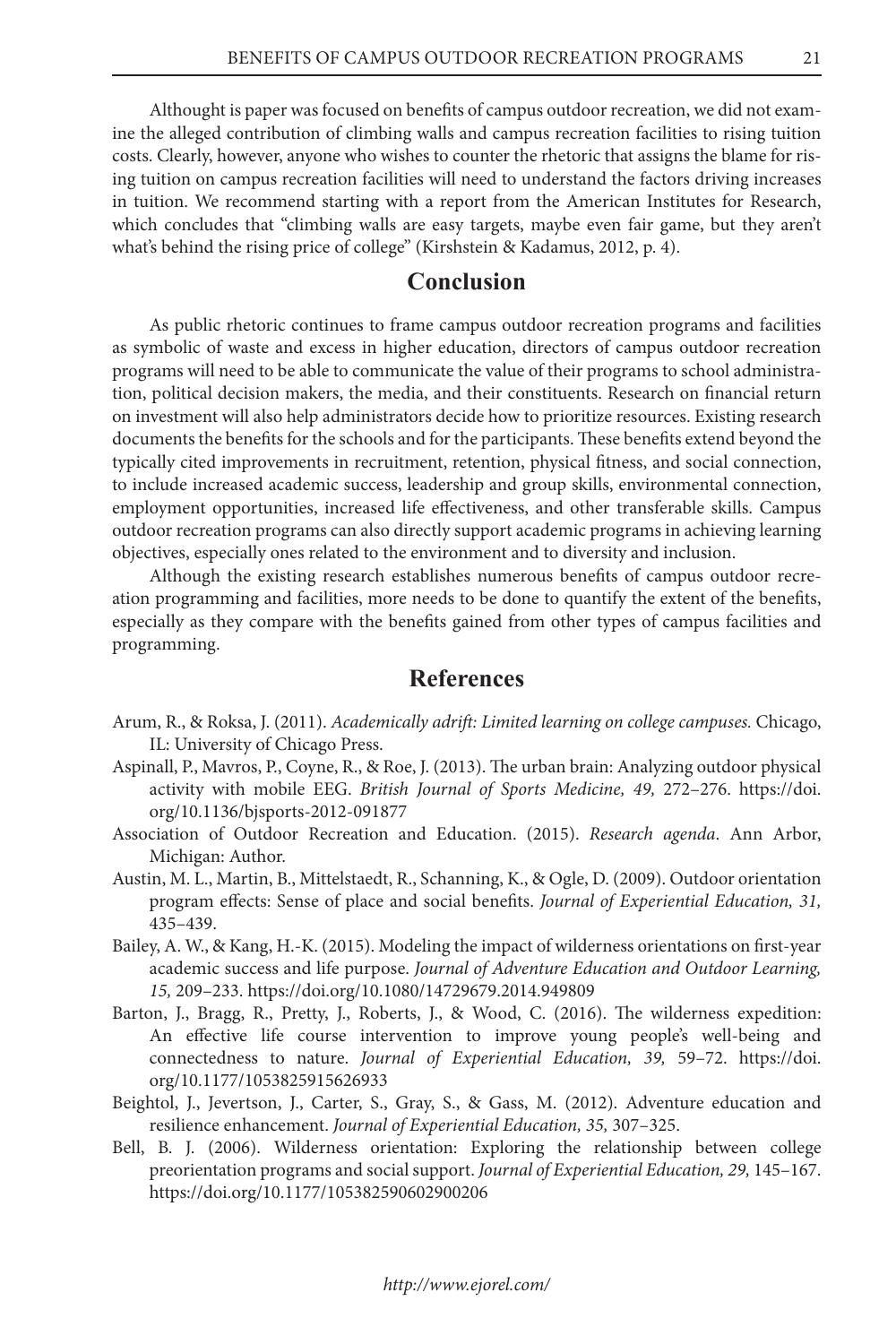- Bell, B. J. (2012). Assessing the effectiveness of an adventure-based first-year experience class. *Journal of College Student Development, 53,* 347–355. https://doi.org/10.1353/ csd.2012.0031
- Bell, B. J., Gass, M. A., Nafziger, C. S., & Starbuck, D. (2014). The state of knowledge of outdoor orientation programs: Current practices, research, and theory. *Journal of Experiential Education, 32,* 31–45. https://doi.org/10.1177/1053825913518891
- Bell, B. J., & Holmes, M. (2011). Important factors leading to outdoor orientation program outcomes: A qualitative exploration of survey results. *Journal of Outdoor Recreation, Education, and Leadership, 3*(1), 26–39. https://doi.org/10.7768/1948-5123.1075
- Blumenstyk, G. (2012, January 30). College officials welcome Obama's focus on higher-education costs, but raise some concerns. *The Chronicle of Higher Education.* Retrieved from http:// chronicle.com/article/President-Puts-College-Costs/130503/
- Bobilya, A. J., & Akey, L. D. (2002). An evaluation of adventure education components in a residential learning community. *Journal of Experiential Education, 25,* 296–304. https://doi. org/10.1177/105382590202500208
- Bodin, M., & Hartig, T. (2003). Does the outdoor environment matter for psychological restoration gained through running? *Psychology of Sport and Exercise, 4,* 141–153. https:// doi.org/10.1016/S1469-0292(01)00038-3
- Brandon, C. (2010). *The five-year party.* Dallas, TX: BenBella Books.
- Breuning, M. C., O'Connell, T. S., Todd, S., Anderson, L., & Young, A. (2010). The impact of outdoor pursuits on college students' perceived sense of community. *Journal of Leisure Research, 42,* 551–572.
- Carnevale, A. P., Cheah, B., & Strohl, J. (2012). *Hard times: College majors, unemployment, and earnings: Not all college degrees are created equal.* Washington, DC: Georgetown University Center on Education and the Workforce.
- Casimiro, S. (2015, September 8). Jersey governor decries 'rock climbing wall epidemic.' *Adventure Journal.* Retrieved from http://adventure-journal.com/2015/09/jersey-governordecries-rock-climbing-wall-epidemic/
- Chawla, L. (1999). Life paths into effective environmental action. *Journal of Environmental Education, 31*(1)*,* 15–26. https://doi.org/10.1080/00958969909598628
- Clark, B. S., & Anderson, D. M. (2011). "I'd be dead if I didn't have this class:" The role of leisure education in college student development. *Recreational Sports Journal, 35*(1), 45–55. https:// doi.org/10.1123/rsj.35.1.45
- Cooley, S. J., Burns, V. E., & Cumming, J. (2014). The role of outdoor adventure education in facilitating groupwork in higher education. *Higher Education, 69,* 567–582. https://doi. org/10.1007/s10734-014-9791-4
- Eisenhauer, B. W., Krannich, R. S., & Blahna, D. J. (2000). Attachments to special places on public lands: An analysis of activities, reason for attachments, and community connections. *Society & Natural Resources, 13,* 421–441. https://doi.org/10.1080/089419200403848
- Flood, J. P., Gardner, E., & Cooper, N. (2009). One-day challenge course impact on student life effectiveness skills. *Journal of Outdoor Recreation, Education, and Leadership, 1,* 55–75. https://doi.org/10.7768/1948-5123.1009
- Forrester, S., Arterberry, C., & Barcelona, B. (2006). Student attitudes toward sports and fitness activities after graduation. *Recreational Sports Journal, 30,* 87–99. https://doi.org/10.1123/ rsj.30.2.87
- Frauman, E., & Waryold, D. (2009). Impact of a wilderness orientation program on college student's life effectiveness. *Journal of Outdoor Recreation, Education, and Leadership, 1,* 189–207.
- Friel, B. (2003). The ivory climbing wall. *National Journal, 35,* 3488–3494.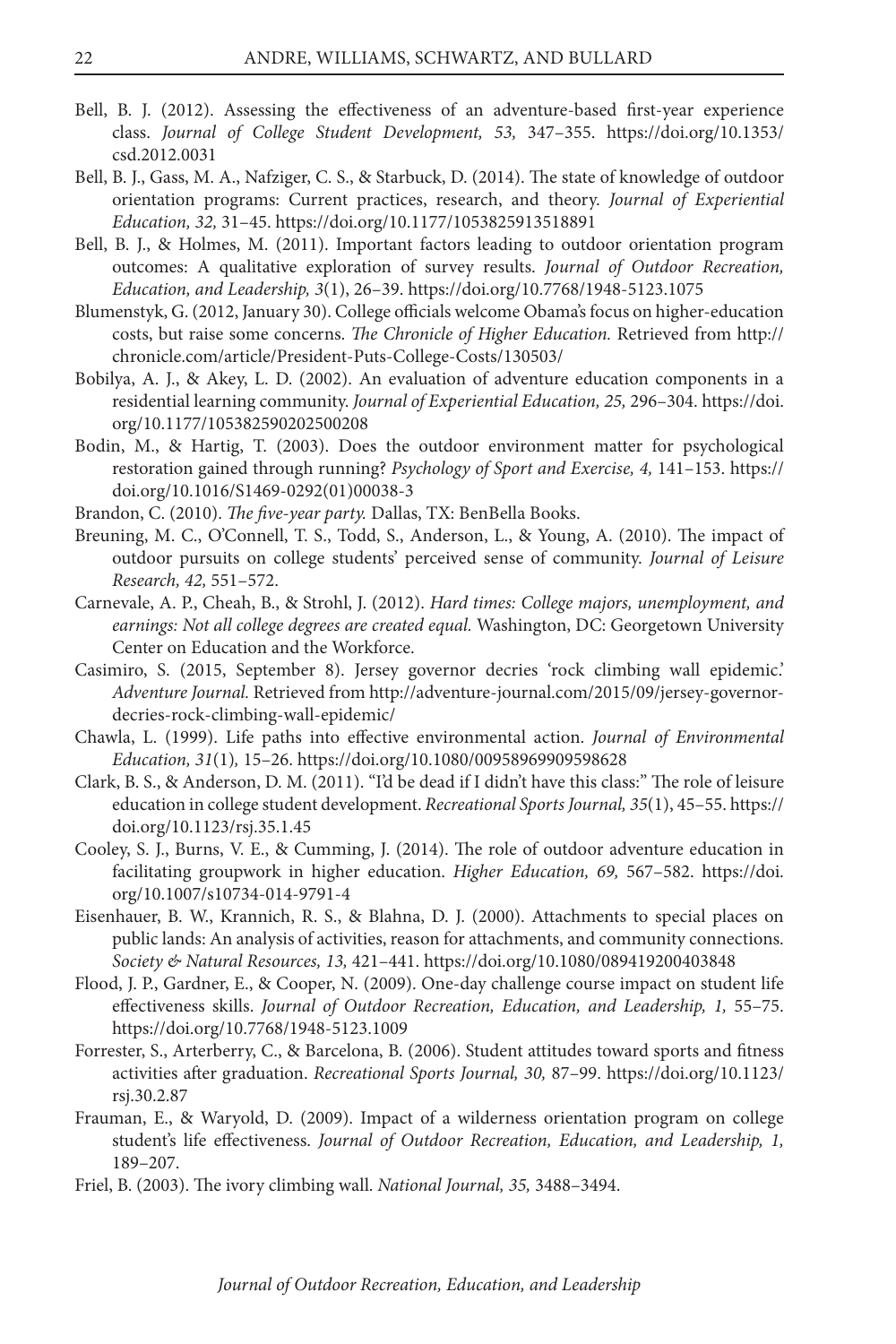- Garst, B., Scheider, I., & Baker, D. (2001). Outdoor adventure program participation impacts on adolescent self-perception. *Journal of Experiential Education, 24*(1), 41–49. https://doi. org/10.1177/105382590102400109
- Gass, M. A., Garvey, D. E., & Sugerman, D. A. (2003). The long-term effects of a first-year student wilderness orientation program. *Journal of Experiential Education, 26,* 34–40. https://doi. org/10.1177/105382590302600106
- Gibbison, G. A., Henry, T. L., & Perkins-Brown, J. (2011). The chicken soup effect: The role of recreation and intramural participation in boosting freshman grade point average. *Economics of Education Review, 30,* 247–257. https://doi.org/10.1016/j.econedurev.2010.09.003
- Hacker, A., & Dreifus, C. (2010). *Higher education? How colleges are wasting our money and failing our kids—and what we can do about it.* New York, NY: St. Martin's Griffin.
- Haines, D. J. (2001). Undergraduate student benefits from university recreation. *NIRSA Journal, 25*(1), 25–33.
- Hatch, K. D., & McCarthy, C. J. (2005). Exploration of challenge courses' long-term effects on members of college student organizations. *Journal of Experiential Education, 27,* 245– 264.
- Hinds, J., & Sparks, P. (2008). Engaging with the natural environment: The role of affective connection and identity. *Journal of Environmental Psychology, 28,* 109–120. https://doi. org/10.1016/j.jenvp.2007.11.001
- Hlansy, G. (2000). *The effects of a short-term outdoor experiential program on a student's selfconcept and their perception of the program* (Unpublished master's thesis). University of Wisconsin-Stout, Menomonie, WI.
- Howard, R. A., O'Connell, T. S., & Lathrop, A. H. (2016). Community development, transitional value, and institutional affinity: Outdoor orientation program impacts. *Journal of Experiential Education, 39,* 45–58. https://doi.org/10.1177/1053825915623049
- Humboldt State University. (n.d.). Klamath Connection Program. Retrieved from http://www2. humboldt.edu/klamathconnection/home
- Hungerford, H., & Volk, T. (1990). Changing learner behavior through environmental education. *Journal of Environmental Education, 21,* 178–202. https://doi.org/10.1080/00958964.1990. 10753743
- Jefferies, K., & Lepp, A. (2012). An investigation of extraordinary experiences. *Journal of Park and Recreation Administration, 30*(3), 37–51.
- Johnson, J., & Chin, J. W. (2016). Hazing rites/rights: Using outdoor- and adventure educationbased orientation to effect positive change for first-year athletes. *Journal of Adventure Education and Outdoor Learning, 16*(1), 16–30. https://doi.org/10.1080/14729679.2015.10 50681
- Kals, E., Schumacher, E., & Montada, L. (1999). Emotional affinity toward nature as a motivational basis to protect nature. *Environment and Behavior, 31,* 178–202. https://doi. org/10.1177/00139169921972056
- Kanters, M. A., Bristol, D. G., & Attarian, A. (2002). The effects of outdoor experiential training on perceptions of college stress. *Journal of Experiential Education, 25,* 257–367. https://doi. org/10.1177/105382590202500203
- Kirshstein, R. J., & Kadamus, J. A. (2012). *Climbing walls and climbing tuition.* Washington, DC: American Institutes for Research.
- Lien, M., & Goldenberg, M. (2012). Outcomes of a college wilderness orientation program. *Journal of Experiential Education, 35,* 253–271.
- Louv, R. (2011). *The nature principle: Human restoration and the end of nature-deficit disorder.*  Chapel Hill, NC: Algonquin. https://doi.org/10.1038/477538b
- Mann, M., & Leahy, J. (2010). Social capital in an outdoor recreation context. *Environmental Management, 45,* 363–376. https://doi.org/10.1007/s00267-009-9407-4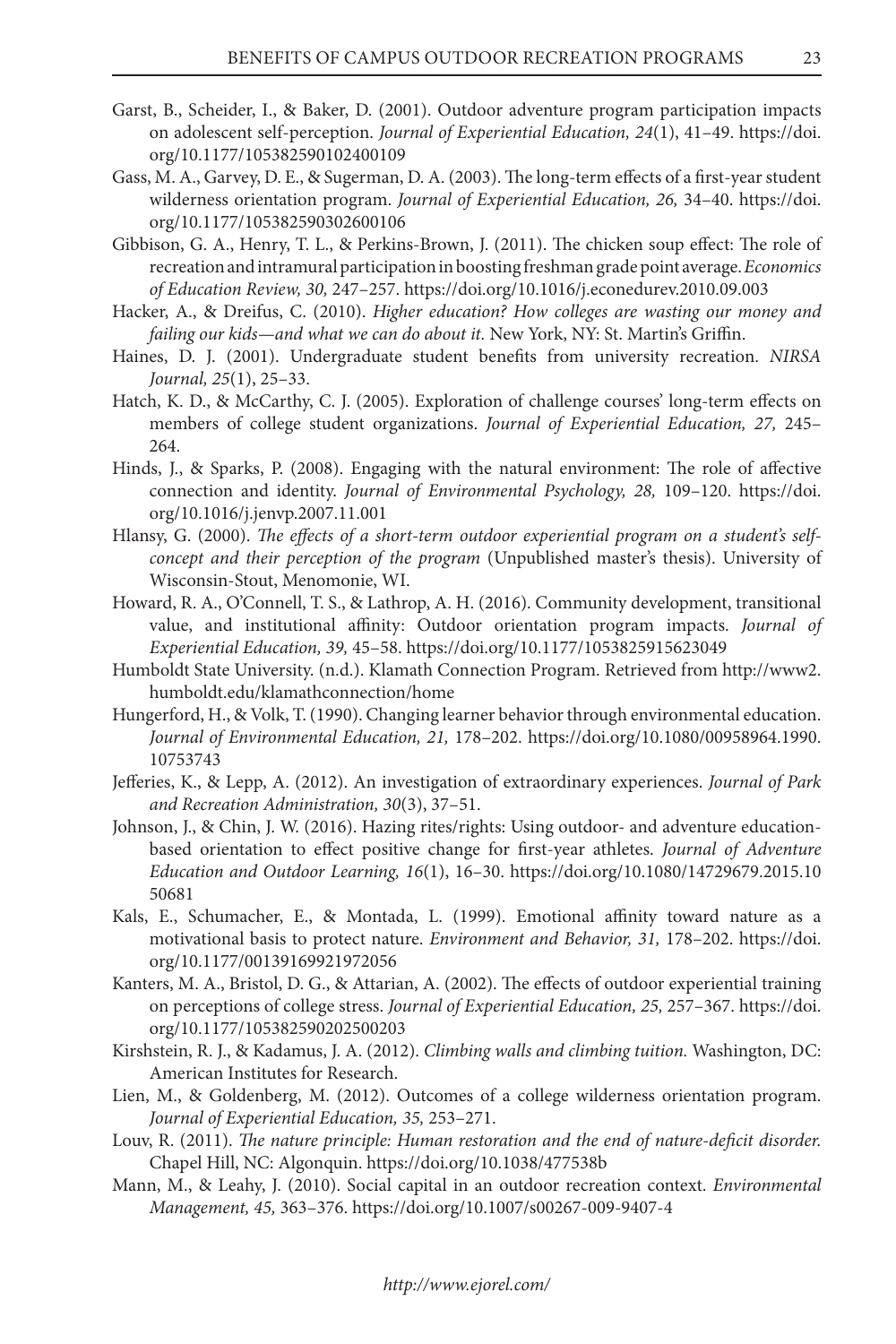- Martin, A. (2012, December 13). Building a showcase campus, using an I.O.U. *New York Times.*  Retrieved from http://www.nytimes.com/2012/12/14/business/colleges-debt-falls-onstudents-after-construction-binges.html?pagewanted=all
- McFadden, C. W., & Stenta, D. A. (2015). Connecting collegiate recreation and athletics to leadership. *New Directions for Student Leadership, 2015*(147), 5–18. https://doi.org/10.1002/ yd.20139
- McLeod, B., & Allen-Craig, S. (2007). What outcomes are we trying to achieve in our outdoor education programs? *Australian Journal of Outdoor Education, 11*(2), 41–49.
- Mayer, F. S., & Frantz, C. M. (2004). The connectedness to nature scale: A measure of individuals' feeling in community with nature. *Journal of Environmental Psychology, 24,* 503–515. https://doi.org/10.1016/j.jenvp.2004.10.001
- Mitten, D. (1992). Empowering women and girls in the outdoors. *Journal of Physical Education, Recreation, and Dance, 63*(2), 56–60. https://doi.org/10.1080/07303084.1992.10604117
- National Intramural–Recreational Sports Association. (Ed.). (2004). *The value of recreational sports in higher education.* Champaign, IL: Human Kinetics.
- NC State University, University Recreation. (n.d.). Diversity and Inclusion adVenture Experience (DIVE). Retrieved from https://recreation.dasa.ncsu.edu/outdoor-adventures/diversityand-inclusion-adventure-experience-dive/
- Neill, J. T., Marsh, H. W., & Richards, G. E. (2003). *The Life Effectiveness Questionnaire: Development and psychometrics.* Unpublished manuscript, University of Western Sydney, Australia.
- Neill, J. T., & Richards, G. E. (1998). Does outdoor education really work? A summary of recent meta-analyses. *Australian Journal of Outdoor Education, 3*(1), 1–9.
- Outdoor Industry Association. (2012). *The outdoor recreation economy: Take it outside for American jobs and a strong economy.* Boulder, CO: Author.
- Overholt, J. R., & Ewert, A. (2015). Gender matters: Exploring the process of developing resilience through outdoor adventure. *Journal of Experiential Education, 38,* 41–55. https:// doi.org/10.1177/1053825913513720
- Ozen, G. (2015). The effect of climbing community activities as a leisure on university students' social anxiety. *Anthropologist, 21,* 558–564.
- Palmer, J. (1993). Development of concern for the environmental and formative experiences of educators. *Journal of Environmental Education, 24*(3)*,* 26–30. https://doi.org/10.1080/0095 8964.1993.9943500
- Paxton, T., & McAvoy, L. (1998). Self-efficacy and adventure programs: Transferring outcomes to everyday life. In K. M. Fox et al. (Eds.), *Coalition for Education in the Outdoors Research Symposium proceedings* (4th, Bradford Woods, IN, January 9–11, 1998; pp. 32–39). Cortland, NY: Author.
- Pergams, O. R. W., & Zaradic, P. A. (2008). Evidence for a fundamental and pervasive shift away from nature-based recreation. *Proceedings of the National Academy of Sciences of the United States of America, 105,* 2295–2300. https://doi.org/10.1073/pnas.0709893105
- Promis, D., Erevelles, N., & Matthews, J. (2001). Reconceptualizing inclusion: The politics of university sports and recreation programs for students with mobility impairments. *Sociology of Sport Journal, 18,* 37–50. https://doi.org/10.1123/ssj.18.1.37
- Ragheb, M., & McKinney, J. (1993). Campus recreation and perceived academic stress. *Journal of College Student Development, 34*(1), 5–10.
- Rickinson, M. (2001). Learners and learning in environmental education: A critical review of the evidence. *Environmental Education Research, 7,* 207–320. https://doi. org/10.1080/13504620120065230
- Ritchie, S. D., Wabano, M. J., Corbiere, R. G., Restoule, B. M., Russell, K. C., & Young, N. L. (2015). Connecting to the good life through outdoor adventure leadership experiences designed for Indigenous youth. *Journal of Adventure Education and Outdoor Learning, 15,* 350–370. https://doi.org/10.1080/14729679.2015.1036455